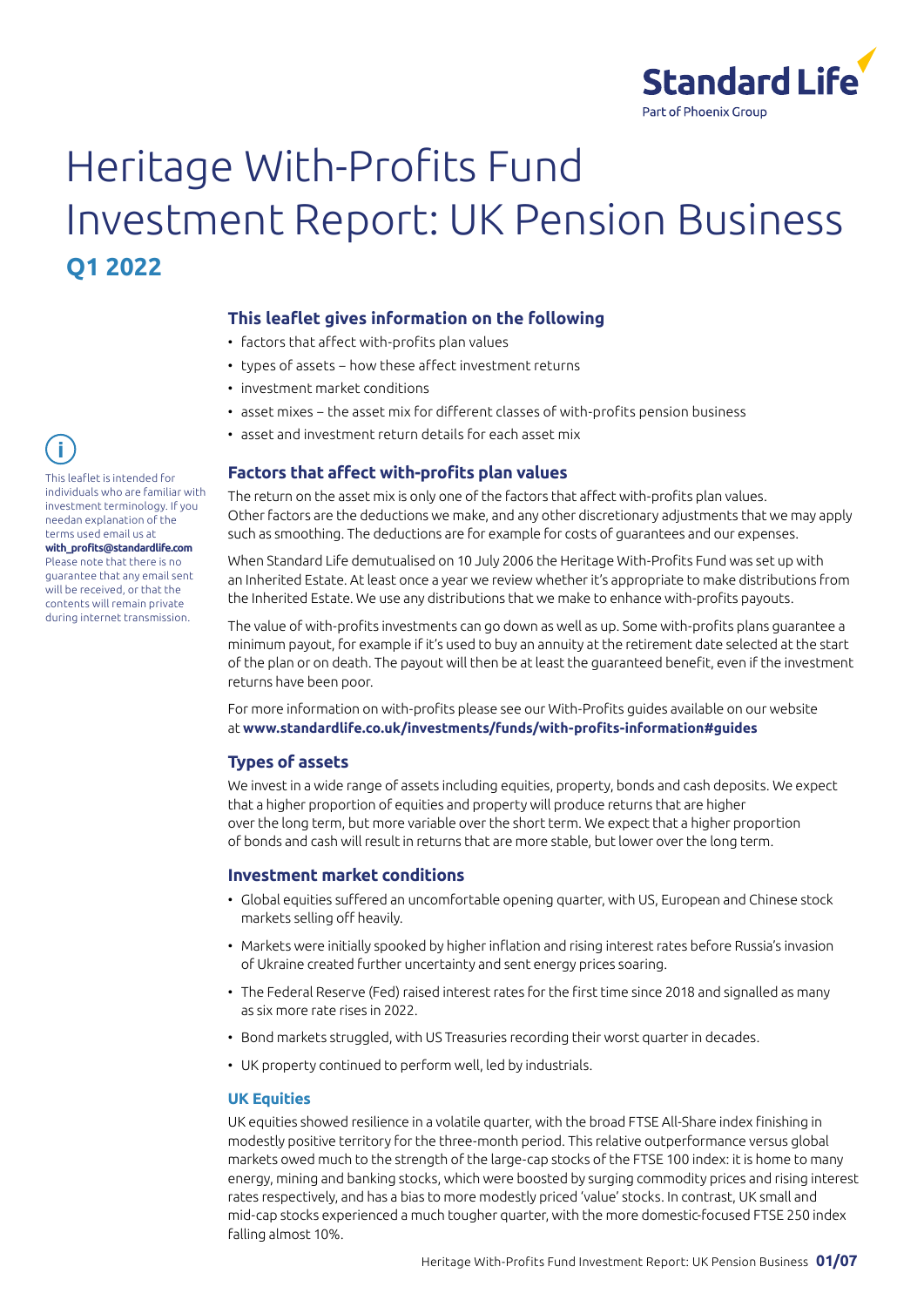#### **Overseas Equities**

US equities fell sharply alongside global equity markets, with the tech-heavy Nasdaq worst affected – it entered bear market territory in mid-March but has subsequently partly recovered. Riskier small-cap stocks also struggled. US equities were rattled by the prospect of rising interest rates, tighter monetary policy and a more hawkish tone by the Fed. The central bank raised its key interest rate by 25 basis points at its March meeting and signalled there may be up to six more rate rises this year as it tackles surging inflation. US annual consumer price inflation hit a 40-year high of 7.9% in February.

European equities were buffeted by the same worries over inflation, interest rates and the Russia-Ukraine war that weighed heavily on global stock markets over the quarter, although Europe's dependency on Russian energy ensured the sell-off in the region's stock markets was even more pronounced. The German and Italian economies both significantly rely on Russian energy, which was reflected in the weak performance of both country's stock markets.

Japanese equities fell slightly over the quarter, faring better than their international peers, helped by an improving picture on Covid-19 infections. Setting aside Japan's position as a large oil importer, its lack of direct involvement and exposure to the Russia-Ukraine war also helped to insulate Japanese equities from the volatility affecting European markets.

Asia Pacific equities struggled alongside global equity markets. Chinese stock markets endured a particularly challenging quarter that saw a technical market correction and heavy foreign selling of Chinese equities. A flare-up of Covid-19 cases led to lockdowns in the major cities of Shanghai and Shenzhen, as the Chinese government stuck to its rigid 'zero-Covid' policy.

#### **Fixed Interest**

Global government bonds experienced a dismal quarter, with US Treasuries suffering their worst quarter in decades. Despite the asset class being regarded as a haven, bond yields rose sharply (and bond prices fell). Investors reacted negatively to the pronounced shift by the US Federal Reserve to a more hawkish stance on monetary policy. Faced with inflation at a 40-year high and a strong jobs market, the central bank increased its key interest rate by 25 basis points and signalled as many as six more rate increases in 2022. Elsewhere, the Bank of England (BoE) increased its base rate.

Corporate bonds suffered a poor quarter. Investment-grade and high-yield debt performed weakly, as investors worried about multi-decade high inflation levels in the US and Europe leading to higher interest rates (the US Fed and BoE both increased interest rates during the quarter). With the major Western central banks now adopting a much more aggressive tone on monetary policy, markets recalibrated to anticipate a higher interest rate environment. The Fed now foresees as many as six more rate hikes this year, as it seeks to ease inflationary pressures at a time when the US job market is booming.

#### **Property**

In UK property, commercial real estate returned 6.7% over the three months to the end of February (the latest data available), according to the MSCI UK monthly index. All sectors rose, with industrials the strongest at 11.4% and hotels the weakest at 1.6%, while retail continued to bounce back from the Omicron shock, returning 5.2%. UK real estate transaction volumes remained strong, with a total of £12.3 billion of transactions over the period. In global listed real estate, transaction activity continued to increase, despite concerns about the Omicron variant of Covid-19 and less-supportive policy from the Fed.

#### **Asset Mix**

Our aim when managing our with-profits business is to provide growth over the long term, while continuing to maintain an appropriate level of financial strength so that we can meet all contractual obligations to our customers. We currently have five different asset mixes that cover most of our pensions business.

| <b>Class of with-profits</b><br><b>business</b>                                         | Fund Name (see your plan statement)                                                                                                                                                                                                | <b>Asset Mix</b> | Page           |
|-----------------------------------------------------------------------------------------|------------------------------------------------------------------------------------------------------------------------------------------------------------------------------------------------------------------------------------|------------------|----------------|
| Unitised pensions for which<br>a minimum unit price growth<br>rate of 4% a year applies | Pension With Profits Fund                                                                                                                                                                                                          | Asset Mix 1      | 3              |
| Most other unitised pensions                                                            | Pension With Profits One Fund<br>Pension 2 With Profits 2 Fund<br>Pension Millennium With Profits Fund<br>Pension With Profits One 2006 Fund<br>Pension 2 With Profits 2 2006 Fund<br>Pension Millennium With Profits<br>2006 Fund | Asset Mix 3      | $\overline{4}$ |
| With Profits Pension<br>Annuities                                                       | N/A                                                                                                                                                                                                                                | Asset Mix 4      | 5              |

For information on Stakeholder plans taken out from 10 July 2006 onwards, please see the investment Report for the UK Smoothed Managed With-Profits Fund

Ť

The information in this leaflet does not apply to the Pension Inflation Plus Fund. The asset mix for this fund is made up of index-linked bonds and money market instruments including cash.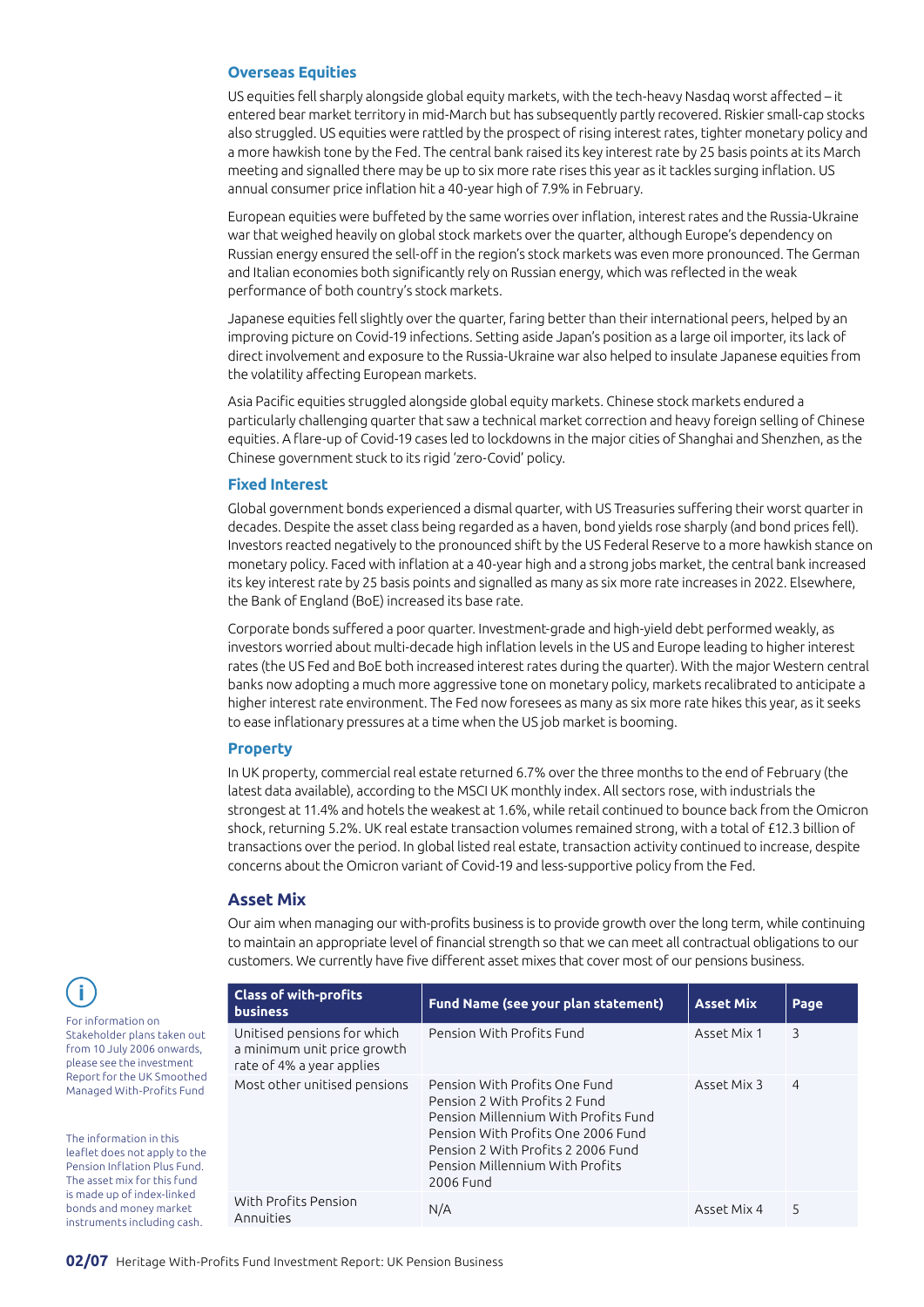| Non unitised pensions                              | N/A                                                                      | Asset Mix 5 | - 6 |
|----------------------------------------------------|--------------------------------------------------------------------------|-------------|-----|
| Stakeholder plans taken out<br>before 10 July 2006 | Stakeholder With Profits Fund<br>Corporate Stakeholder With Profits Fund | Stakeholder |     |

We regularly review the asset mix that backs our with-profits business, taking account of such things as:

- the nature and size of the guarantees for each class of with-profits business
- the strength of the fund
- any changes in current and expected future market conditions

**Note:** the asset mix will also change as market values change.

Any change in the asset mix is likely to result in a change in future returns and plan payouts, see page 1 – Types of assets and Factors that affect with-profits plan values. But it will not affect existing guarantees.

#### **Asset Mix 1: With Profits Fund**



\*Government Bonds & Other includes index linked bonds, cash deposits and money market instruments

#### **Investment returns: Last four quarter years**

| Quarter year ending on: | 30/06/21 | 30/09/21 | 31/12/21 | 31/03/22 |
|-------------------------|----------|----------|----------|----------|
| Asset Mix 1             | 2.3%     | 0.1%     | 9%،      | $-3.5%$  |

Asset Mix 1 is predominately invested in fixed interest and other bonds, in particular government bonds. This reflects the relatively higher guarantees provided by the classes of business backed by Asset Mix 1. The returns in Q1 reflect the negative returns in government and corporate bonds and overseas equities tempered to a small extent by the small positive returns in UK equities and property over the period.

#### **Asset mix details for last five calendar years**

| Asset mix as at 31<br><b>December</b> | 2017 | 2018 | 2019 | 2020 | 2021 |
|---------------------------------------|------|------|------|------|------|
| UK Equities                           | 10%  | 11%  | 15%  | 18%  | 19%  |
| Overseas Equities                     | 6%   | 6%   | 8%   | 8%   | 8%   |
| Non quoted equities                   | 1%   | 1%   | 1%   | 1%   | 1%   |
| Property                              | 4%   | 4%   | 3%   | 3%   | 4%   |
| Fixed Interest & Other*               | 79%  | 78%  | 73%  | 70%  | 68%  |

\*Fixed Interest & Other includes Corporate fixed interest, Government bonds including index linked bonds, cash deposits and money market instruments.

# **Investment returns: last five calendar years**

| 2017 | 2018    | 2019 | 2020 | 2021 |
|------|---------|------|------|------|
| 3.4% | $-1.6%$ | 7.1% | 2.9% | 3.1% |

For more information on with-profits please see our With-Profits guides available on our website at **[www.standardlife.co.uk/investments/funds/with-profits-information#guides](http://www.standardlife.co.uk/investments/funds/with-profits-information#guides)**



guaranteed growth and regular bonus rates, please see our Pensions bonus rates leaflet. You can get a copy at [www.standardlife.co.uk/](http://www.standardlife.co.uk/withprofits) [withprofits](http://www.standardlife.co.uk/withprofits)guides

î Recent investment returns

are best estimates. These investment returns do not allow for tax, charges, expenses or the effects of any smoothing and have been rounded down.

Customers should refer to their annual statements to see how the value of their plan changes over time. These figures refer to the past. Past Performance is not a reliable guide to future performance.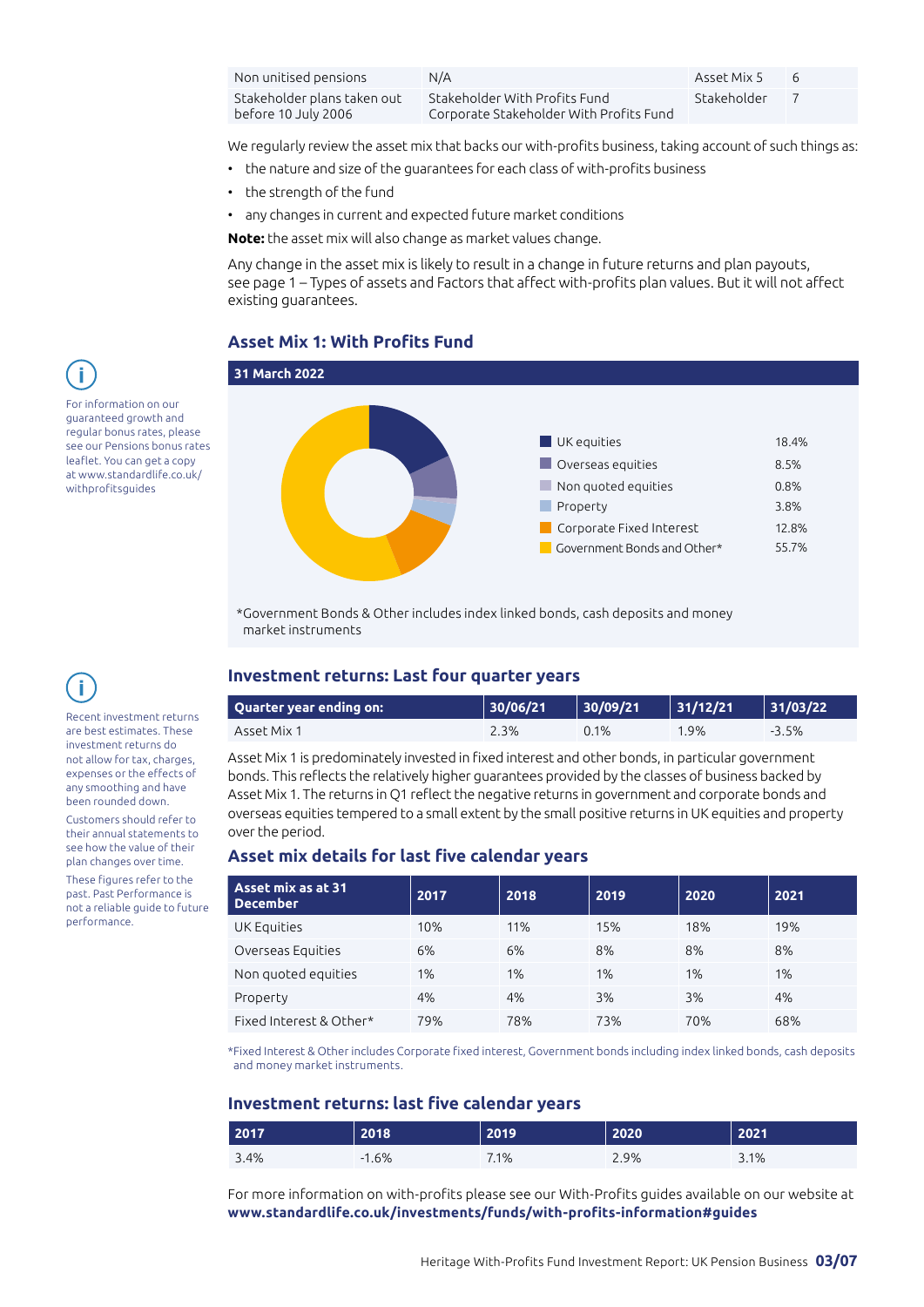

#### For information on our guaranteed growth and regular bonus rates, please see our Pensions bonus rates leaflet. You can get a copy at [www.standardlife.co.uk/](http://www.standardlife.co.uk/withprofits) [withprofits](http://www.standardlife.co.uk/withprofits)guides

# **Asset Mix 3 – See Page 2 for list of funds applicable**



\*Government Bonds & Other includes index linked bonds, cash deposits and money market instruments

Recent investment returns are best estimates. These investment returns do not allow for tax, charges, expenses or the effects of any smoothing and have been rounded down.

Customers should refer to their annual statements to see how the value of their plan changes over time. These figures refer to the past. Past Performance is not a reliable guide to future performance.

# **Investment returns: Last four quarter years**

| Quarter year ending on: \ | 30/06/21 | 30/09/21 | 31/12/21 | 31/03/22 |
|---------------------------|----------|----------|----------|----------|
| Asset Mix 3               | 4.5%     | 2.0%     | 4.3%     | $-1.4\%$ |

Asset Mix 3 is predominately invested in equities, in particular UK equities. The returns in Q1 reflect the negative returns in overseas equities, government and corporate bonds tempered to a small extent by the small positive returns in UK equities and property over the period.

# **Asset Mix details for last five calendar years**

| Asset mix as at<br>31 December | 2017 | 2018 | 2019 | 2020 | 2021 |
|--------------------------------|------|------|------|------|------|
| UK Equities                    | 35%  | 36%  | 40%  | 44%  | 44%  |
| Overseas Equities              | 16%  | 16%  | 18%  | 20%  | 20%  |
| Non quoted equities            | 2%   | 2%   | 2%   | 2%   | 2%   |
| Property                       | 13%  | 13%  | 12%  | 9%   | 11%  |
| Fixed Interest & Other*        | 34%  | 33%  | 28%  | 25%  | 23%  |

\*Fixed Interest & Other includes Corporate fixed interest, Government bonds including index linked bonds, cash deposits and money market instruments.

#### **Investment returns: last five calendar years**

| 2017 | 2018     | 2019  | 2020    | 2021  |
|------|----------|-------|---------|-------|
| 7.9% | $-5.1\%$ | 11.7% | $-2.7%$ | 14.5% |

For more information on with-profits please see our With-Profits guides available on our website at **[www.standardlife.co.uk/investments/funds/with-profits-information#guides](http://www.standardlife.co.uk/investments/funds/with-profits-information#guides)**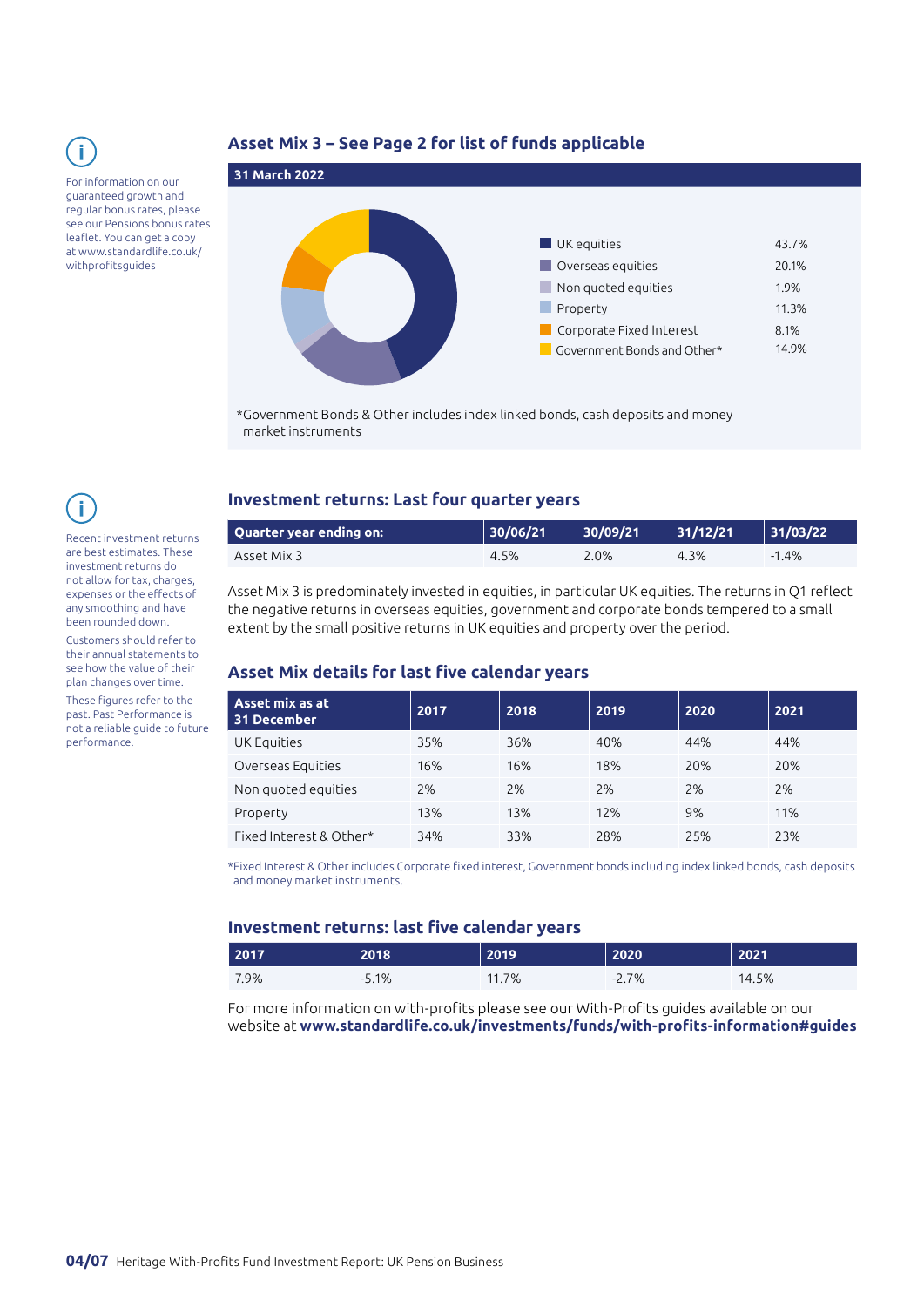# **Asset Mix 4: With Profits Pension Annuities**



\*Government Bonds & Other includes index linked bonds, cash deposits and money market instruments

# f.

Recent investment returns are best estimates. These investment returns do not allow for tax, charges, expenses or the effects of any smoothing and have been rounded down.

Customers should refer to their annual statements to see how the value of their plan changes over time.

These figures refer to the past. Past Performance is not a reliable guide to future performance.

#### **Investment returns: Last four quarter years**

| <b>Quarter year ending on:</b> | 30/06/21 | 30/09/21 | $\vert$ 31/12/21 | 31/03/22 |
|--------------------------------|----------|----------|------------------|----------|
| Asset Mix 4                    | 4.4%     | $.8\%$   | 4.2%             | $-1.9\%$ |

Asset Mix 4 is predominately invested in equities, in particular UK equities. The returns in Q1 reflect the negative returns in overseas equities, government and corporate bonds tempered to a small extent by the small positive returns in UK equities and property over the period.

# **Asset mix details for last five calendar years**

| Asset mix at 31<br><b>December</b> | 2017 | 2018 | 2019 | 2020 | 2021 |
|------------------------------------|------|------|------|------|------|
| UK Equities                        | 31%  | 34%  | 38%  | 41%  | 42%  |
| Overseas Equities                  | 15%  | 16%  | 17%  | 19%  | 20%  |
| Non quoted equities                | 2%   | 2%   | 2%   | 1%   | 2%   |
| Property                           | 13%  | 10%  | 9%   | 8%   | 9%   |
| Fixed Interest & Other*            | 39%  | 38%  | 34%  | 31%  | 27%  |

\*Fixed Interest & Other includes Corporate fixed interest, Government bonds including index linked bonds, cash deposits and money market instruments.

#### **Investment returns: last five calendar years**

| 2017 | 2018        | 2019 | 2020 | 2021  |
|------|-------------|------|------|-------|
| 7.6% | 5.0%<br>- - | 2.0% | .6%  | 13.0% |

For more information on with-profits please see our With-Profits guides available on our website at **[www.standardlife.co.uk/investments/funds/with-profits-information#guides](http://www.standardlife.co.uk/investments/funds/with-profits-information#guides)**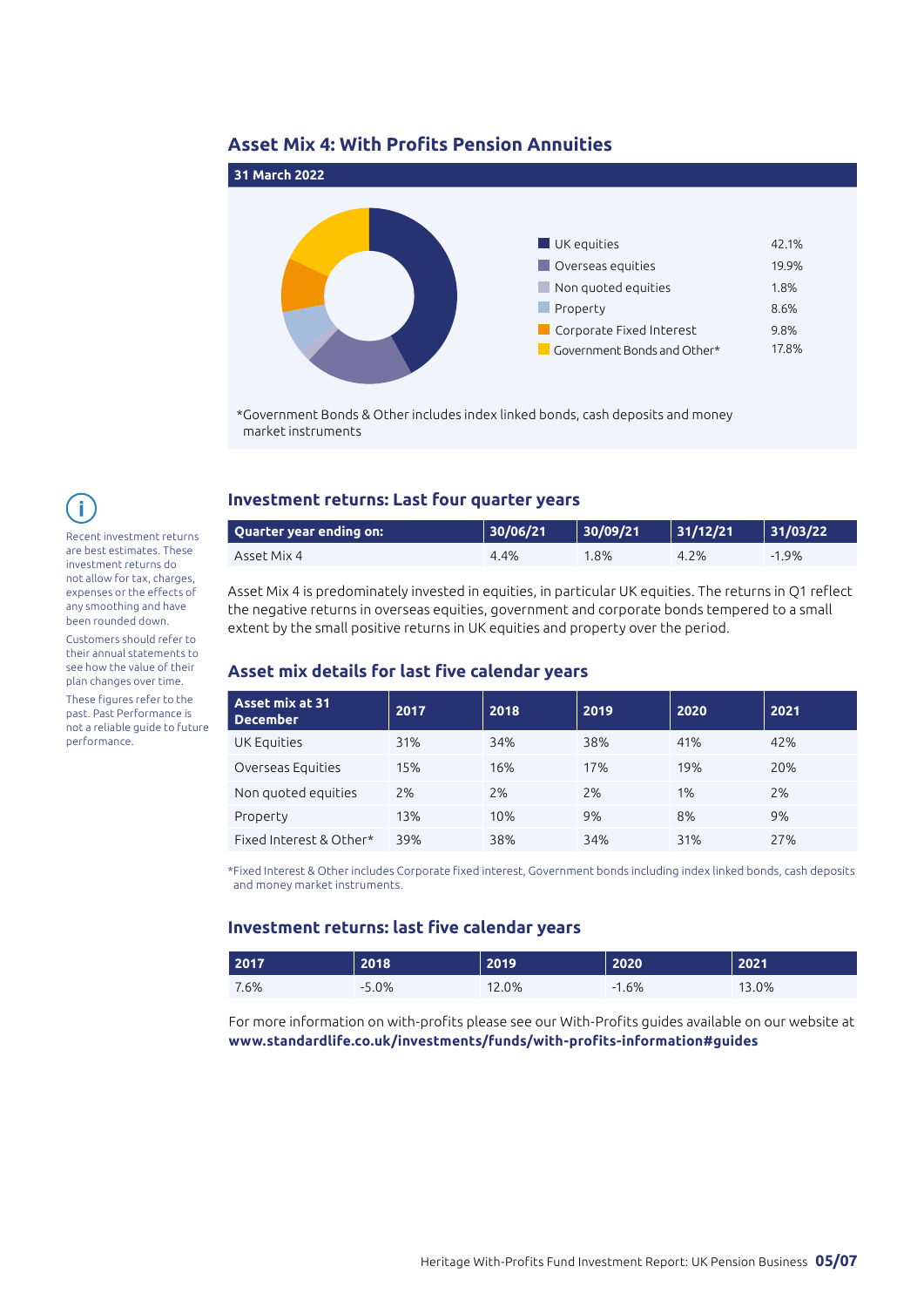For information on our guaranteed growth and

regular bonus rates, please see our Pensions bonus rates leaflet. You can get a copy at [www.standardlife.co.uk/](http://www.standardlife.co.uk/withprofits) [withprofits](http://www.standardlife.co.uk/withprofits)guides

### **Asset Mix 5: Non unitised pensions**



\*Government Bonds & Other includes index linked bonds, cash deposits and money market instruments

Recent investment returns are best estimates. These investment returns do not allow for tax, charges, expenses or the effects of any smoothing and have been rounded down.

Customers should refer to their annual statements to see how the value of their plan changes over time.

These figures refer to the past. Past Performance is not a reliable guide to future performance.

#### **Investment returns: Last four quarter years**

| Quarter year ending on: 1 | 30/06/21 | 30/09/21 | 31/12/21 | 131/03/22 |
|---------------------------|----------|----------|----------|-----------|
| Asset Mix 5               | 3.6%     | 1.5%     | 3.4%     | $-1.7%$   |

Asset Mix 5 is predominately invested in government bonds and UK equities. The returns in Q1 reflect the negative returns in government and corporate bonds and overseas equities tempered to a small extent by the small positive returns in UK equities and property over the period.

# **Asset Mix details for last five calendar years**

| <b>Asset Mix as at</b><br>31 December | 2017 | 2018 | 2019 | 2020 | 2021 |
|---------------------------------------|------|------|------|------|------|
| UK Equities                           | 27%  | 29%  | 33%  | 36%  | 35%  |
| Overseas Equities                     | 14%  | 14%  | 16%  | 16%  | 15%  |
| Non quoted equities                   | 2%   | 2%   | 2%   | 1%   | 2%   |
| Property                              | 12%  | 10%  | 9%   | 7%   | 10%  |
| Fixed Interest & Other*               | 45%  | 45%  | 40%  | 40%  | 38%  |

\*Fixed Interest & Other includes Corporate fixed interest, Government bonds including index linked bonds, cash deposits and money market instruments.

#### **Investment returns: last five calendar years**

| 2017 | 2018    | 2019 | 2020    | 2021  |
|------|---------|------|---------|-------|
| 6.1% | $-4.1%$ | 0.1% | $-1.5%$ | 10.8% |

For more information on with-profits please see our With-Profits guides available on our website at **[www.standardlife.co.uk/investments/funds/with-profits-information#guides](http://www.standardlife.co.uk/investments/funds/with-profits-information#guides)**